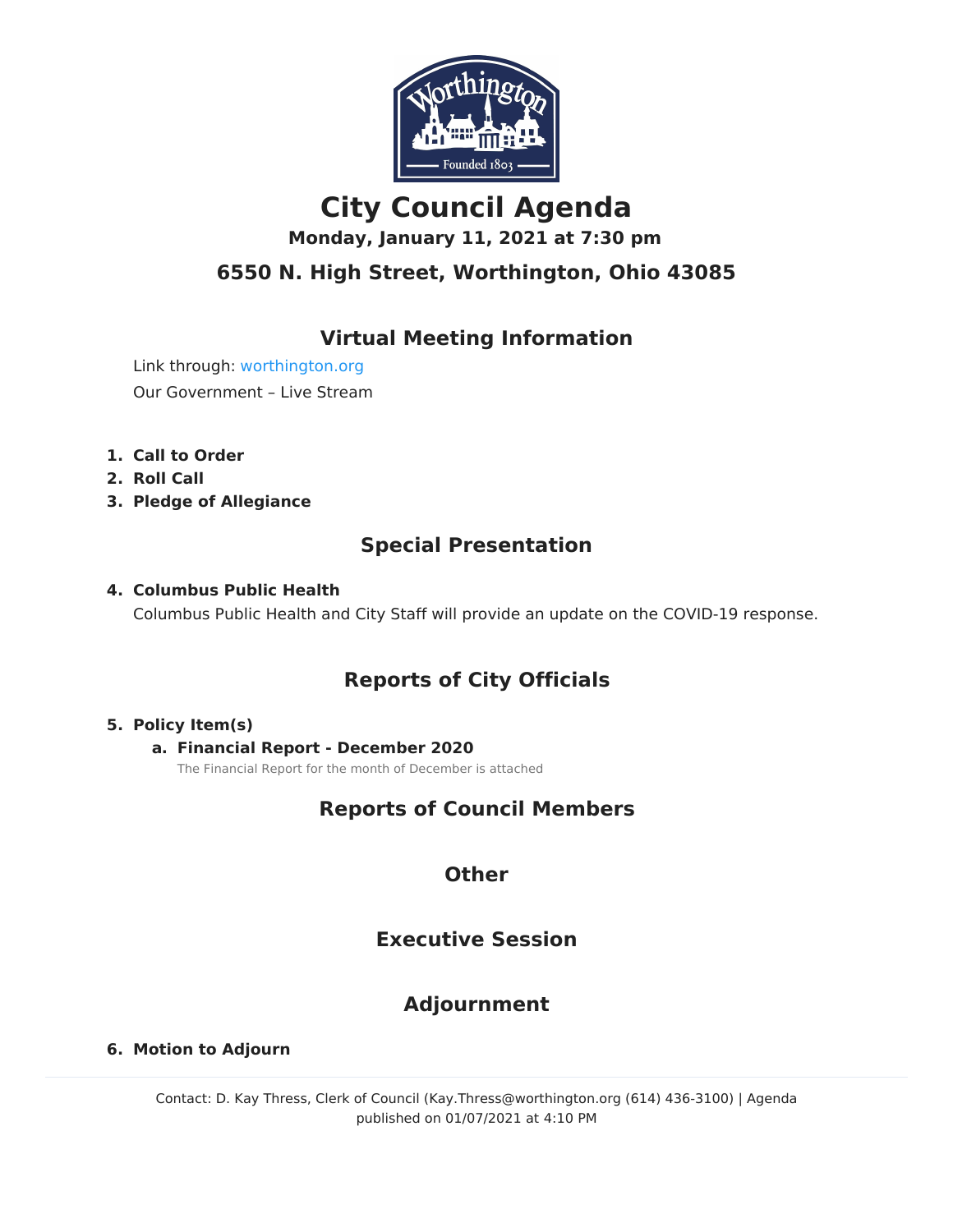# Department of Finance

# December 2020 Financial Report

### Quick Facts



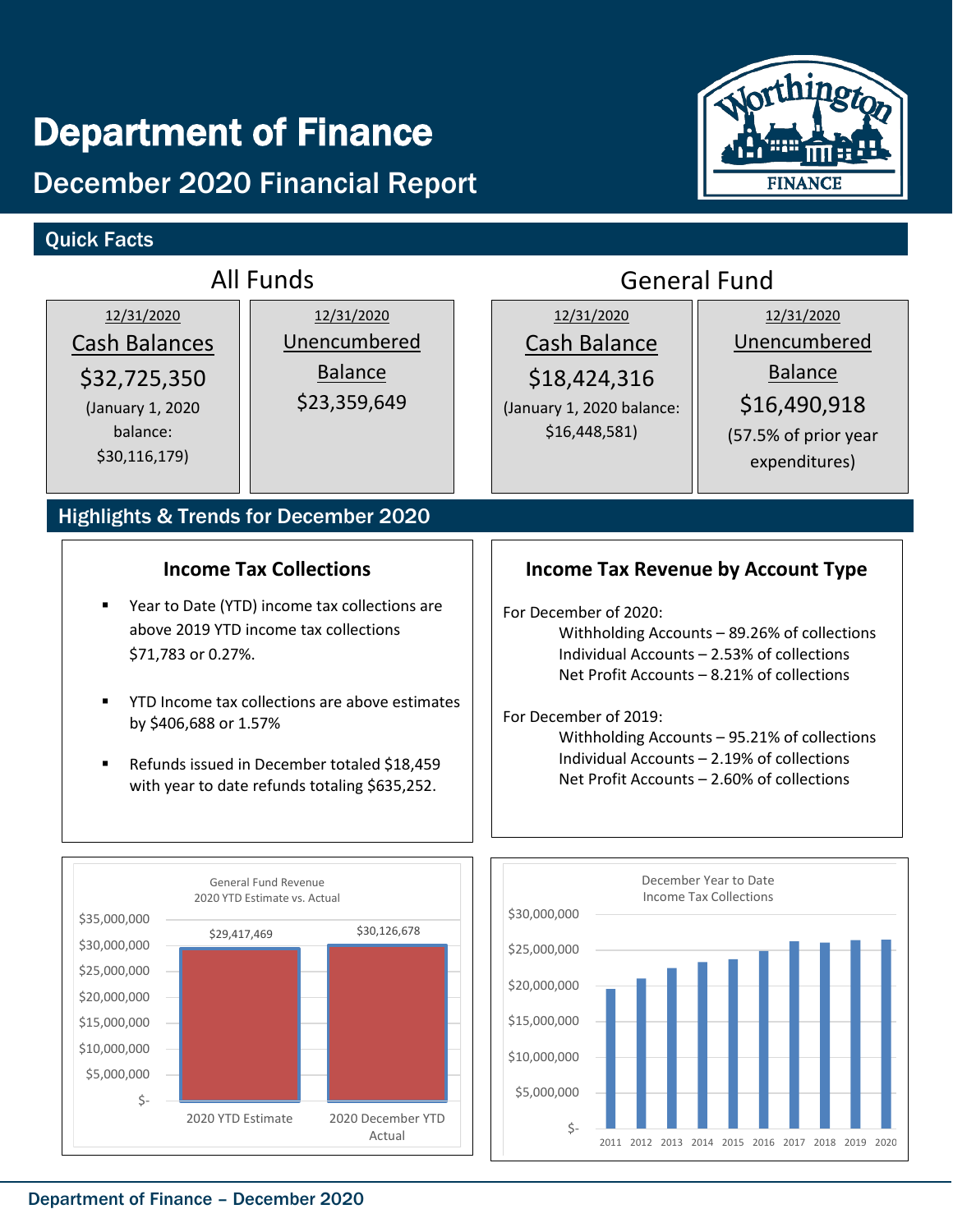

### Highlights & Trends for December 2020 (continued)



### Notable Initiatives & Activities

• The City received a third refund of BWC premiums in the amount of \$1,439,000 which brings the total amount of 2020 BWC refunds to \$2,370,423. A portion of this third refund was applied to the 2021 premium.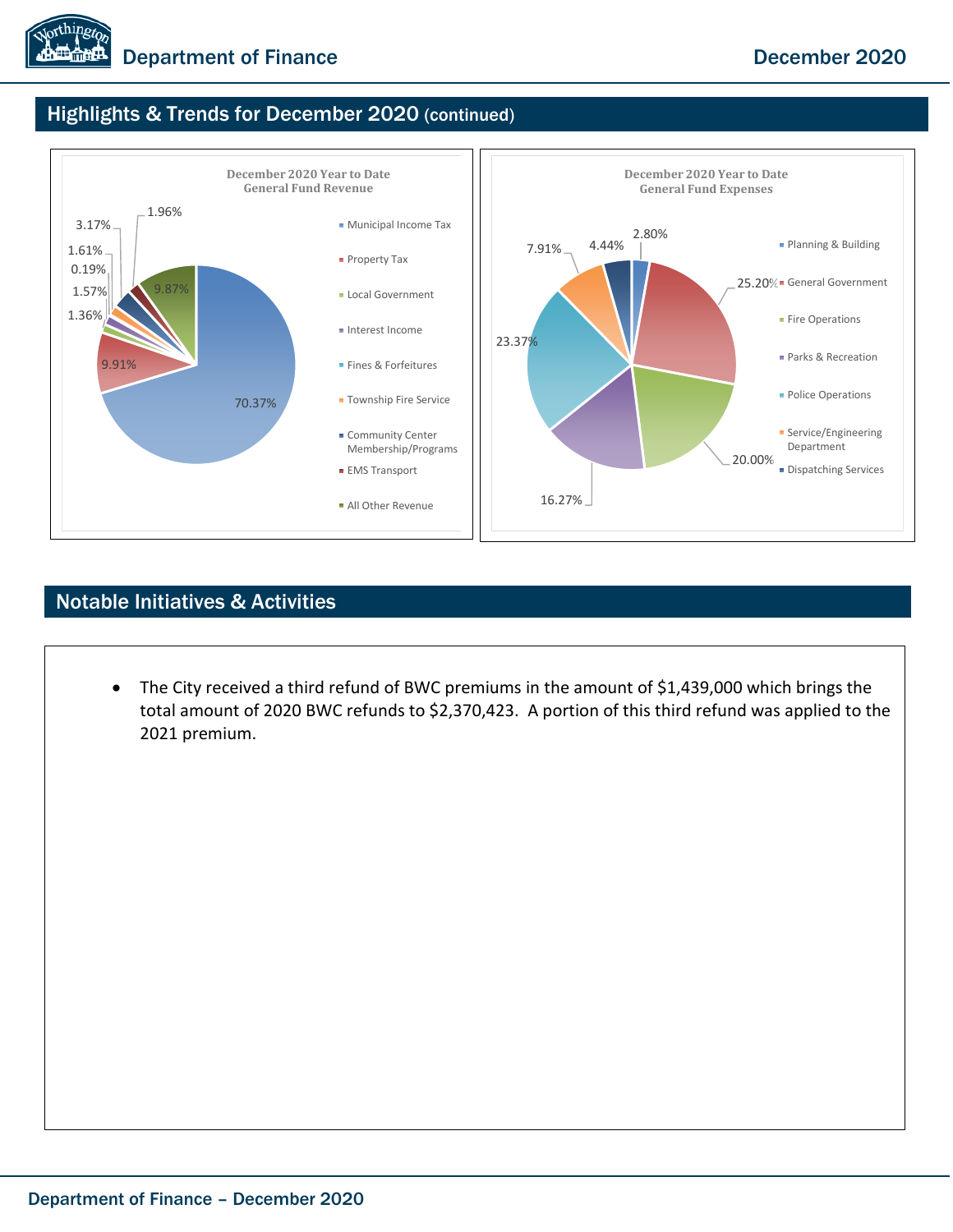

### Financial Tracking





### Department of Finance – December 2020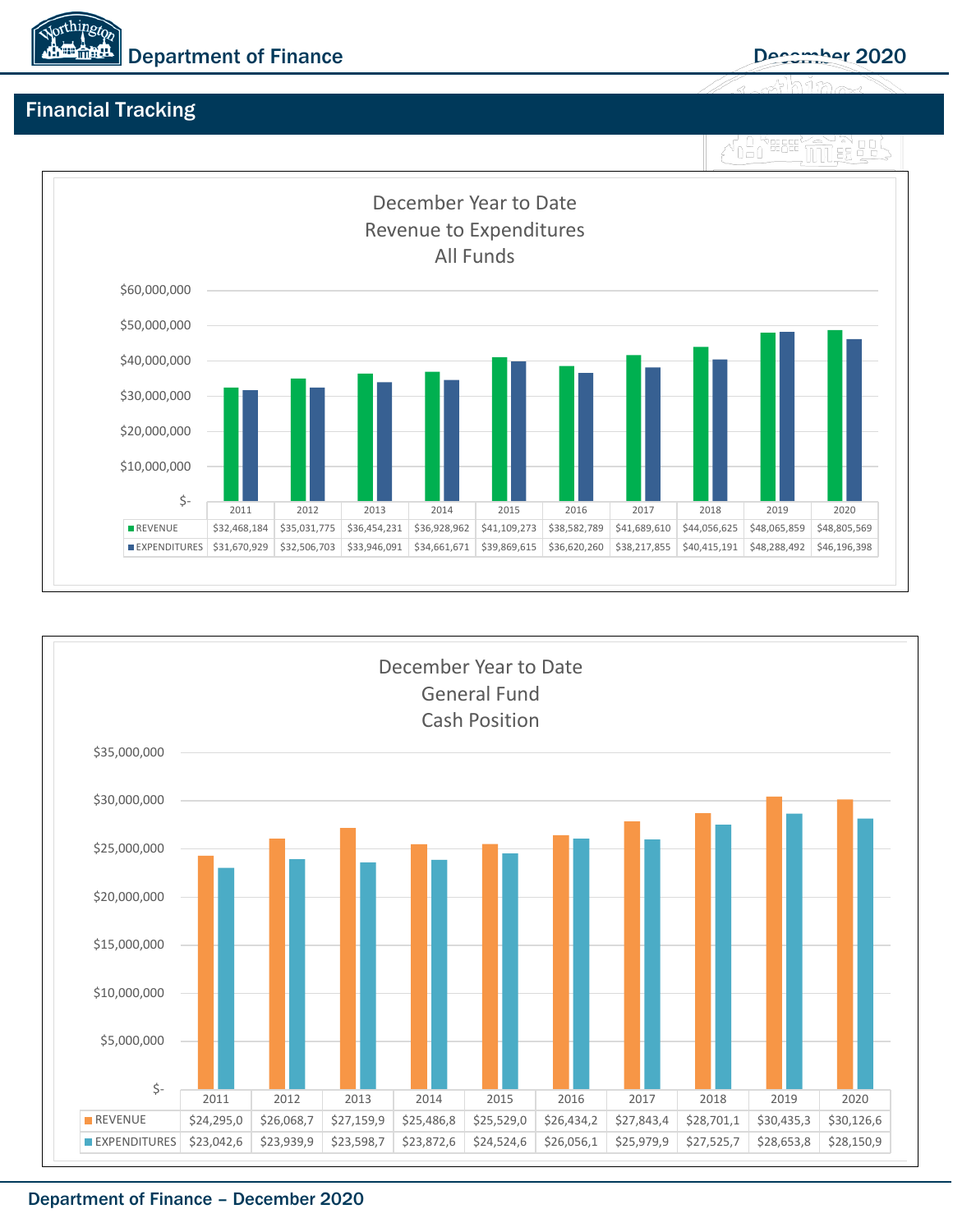Northingto Department of Finance December 2020

|                                                                                                                         | December 2020<br><b>Cash Reconciliation</b> |                 |                 |  |  |  |  |  |
|-------------------------------------------------------------------------------------------------------------------------|---------------------------------------------|-----------------|-----------------|--|--|--|--|--|
| <b>Total Fund Balances:</b>                                                                                             |                                             |                 | \$32,725,349.51 |  |  |  |  |  |
| <b>Depository Balances:</b>                                                                                             |                                             |                 |                 |  |  |  |  |  |
| <b>General Account:</b>                                                                                                 | \$8,815,854.19                              |                 |                 |  |  |  |  |  |
| <b>Total Bank Balances:</b>                                                                                             |                                             | \$8,815,854.19  |                 |  |  |  |  |  |
| <b>Investment Accounts:</b>                                                                                             |                                             |                 |                 |  |  |  |  |  |
| <b>Certificates of Deposit:</b>                                                                                         | \$8,380,000.00                              |                 |                 |  |  |  |  |  |
| Star Ohio/Star Plus                                                                                                     | 5,460,779.77                                |                 |                 |  |  |  |  |  |
| Fifth Third MMKT/CDs                                                                                                    | 7,840,796.05                                |                 |                 |  |  |  |  |  |
| <b>CF Bank</b>                                                                                                          | 245,000.00                                  |                 |                 |  |  |  |  |  |
| FC Bank                                                                                                                 | 248,000.00                                  |                 |                 |  |  |  |  |  |
| <b>Total Investment Accounts:</b>                                                                                       |                                             | \$23,774,575.82 |                 |  |  |  |  |  |
| Petty Cash/Change Fund:                                                                                                 |                                             | 1,590.00        |                 |  |  |  |  |  |
| Total Treasury Balance as of December 31, 2020<br>**2021 BWC Premium of \$133,329.50 deducted from December 2020 refund |                                             |                 | \$32,592,020.01 |  |  |  |  |  |
| Total Interest Earnings as of December 31, 2020                                                                         |                                             | \$473,025       |                 |  |  |  |  |  |
| Average CD Interest Earnings                                                                                            | 1.84%                                       |                 |                 |  |  |  |  |  |

### **Debt Statement**

| <b>Issuance</b> | <b>Purpose</b>                      | <b>Maturity</b> | <u>Rate</u> | <b>Principal Balance</b> |
|-----------------|-------------------------------------|-----------------|-------------|--------------------------|
| 2015            | 2015 Refunding Bonds                | December 2021   | 1.62%       | 780,000                  |
| 2017            | 2017 Various Purpose Bonds          | December 2032   | 2.21%       | 3,060,000                |
| 2008            | OPWC 0% Loan - ADA Ramps            | December 2028   | 0%          | 62,480.40                |
| 2015            | OPWC 0% Loan - Kenyonbrook          | December 2045   | 0%          | 500,466.36               |
| 2020            | 2020 Bond Anticipation Notes        | September 2021  | 0.78%       | \$5,815,000.00           |
|                 | <b>Total Principal Debt Balance</b> |                 |             | \$10,217,946.76          |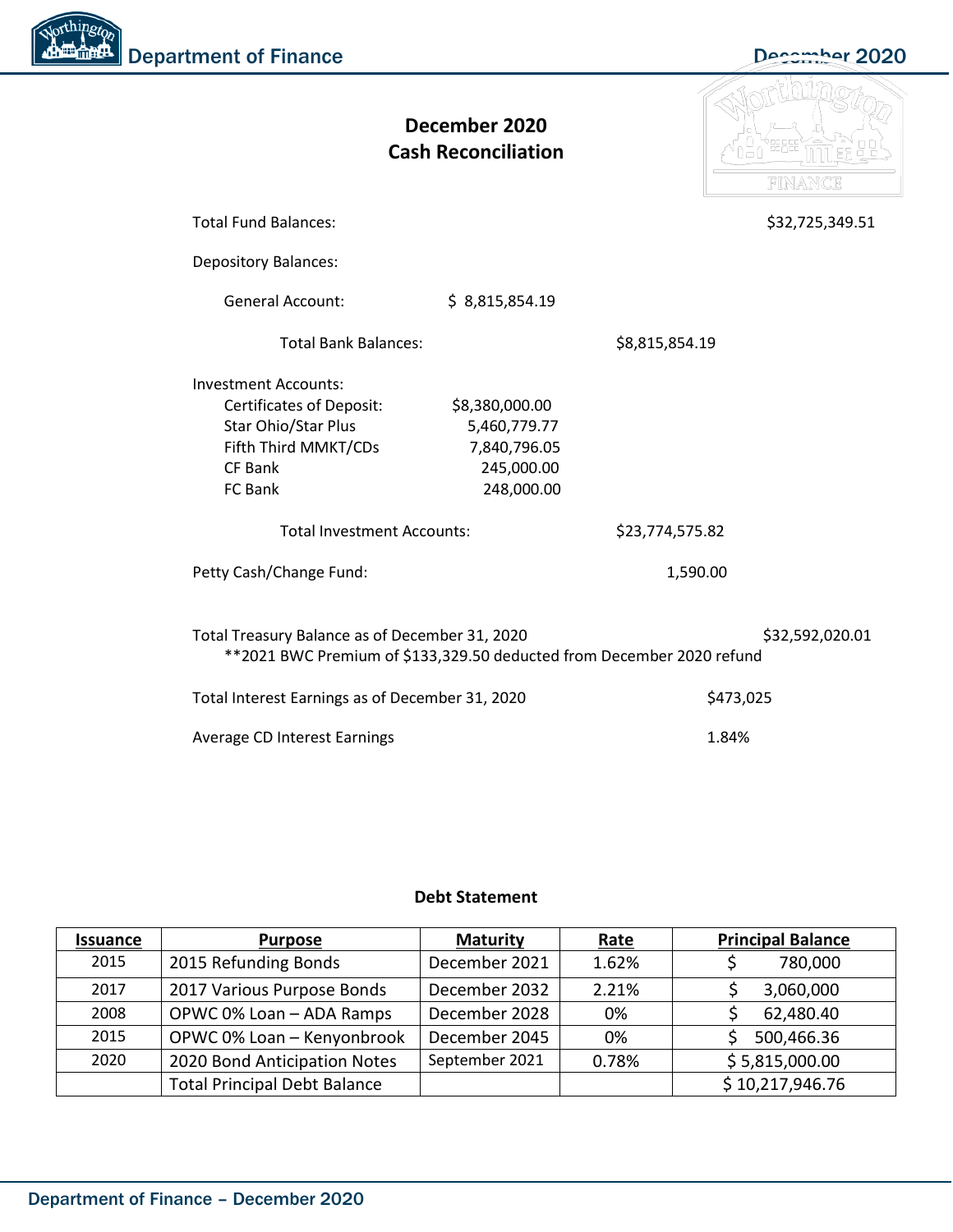

## **City of Worthington Fund Summary Report as of December 31, 2020**

|     |                                 | 1/1/2020 Beginning |                | <b>Year to Date</b> |                       | Year to Date           |   |               |                     | Unencumbered |                |  |
|-----|---------------------------------|--------------------|----------------|---------------------|-----------------------|------------------------|---|---------------|---------------------|--------------|----------------|--|
|     | <b>FUND</b>                     |                    | <b>Balance</b> |                     | <b>Actual Revenue</b> | <b>Actual Expenses</b> |   | 12/31/2020    | <b>Encumbrances</b> |              | <b>Balance</b> |  |
| 101 | General Fund                    | \$                 | 16,448,581     | \$                  | 30,126,678            | \$<br>28, 150, 943 \$  |   | 18,424,316 \$ | 1,933,398           | \$           | 16,490,918     |  |
| 202 | Street M&R                      |                    | 133,146        |                     | 957,588               | 834,850                |   | 255,884       | 50,298              | \$           | 205,585        |  |
| 203 | State Highway                   |                    | 34,255         |                     | 119,726               | 93,192                 |   | 60,789        | 2,159               | S            | 58,630         |  |
| 204 | Water                           |                    | 87,739         |                     | 186,881               | 180,221                |   | 94,399        | 6,723               | S            | 87,675         |  |
| 205 | Sewer                           |                    | 74,786         |                     | 82,509                | 87,205                 |   | 70,090        | $12,253$ \$         |              | 57,837         |  |
| 210 | Convention & Visitor's Bureau F |                    | 113,979        |                     | 4,558                 | 65,800                 |   | 52,737        |                     | S            | 52,737         |  |
| 211 | 27th Pay Fund                   |                    | 250,000        |                     | 50,000                |                        |   | 300,000       |                     | \$           | 300,000        |  |
| 212 | Police Pension                  |                    | 279,007        |                     | 808,963               | 709,423                |   | 378,547       |                     | \$           | 378,547        |  |
| 214 | Law Enforcement Trust           |                    | 68,822         |                     | 3,592                 |                        |   | 72,414        |                     | \$           | 72,414         |  |
| 215 | Municipal MV License Tax        |                    | 111,127        |                     | 116,874               | 150,000                |   | 78,001        |                     |              | 78,001         |  |
| 216 | Enforcement/Education           |                    | 51,366         |                     | 985                   |                        |   | 52,351        |                     |              | 52,351         |  |
| 217 | <b>Community Technology</b>     |                    |                |                     |                       |                        |   |               |                     |              |                |  |
| 218 | Court Clerk Computer            |                    | 232,563        |                     | 4,446                 | 29,925                 |   | 207,084       | 17,444              | S            | 189,640        |  |
| 219 | Economic Development            |                    | 441,255        |                     | 433,833               | 496,887                |   | 378,201       | 153,766             | S            | 224,435        |  |
| 220 | <b>FEMA Grant</b>               |                    |                |                     |                       |                        |   |               |                     | 5            |                |  |
| 221 | Law Enf CED                     |                    | 15,030         |                     | 3,000                 |                        |   | 18,030        |                     |              | 18,030         |  |
| 222 | Cornoavirus Relief Fund         |                    |                |                     | 1,416,172             | 1,399,865              |   | 16,307        | 16,307              | S            |                |  |
| 224 | Parks & Rec Revolving           |                    |                |                     |                       |                        |   |               |                     | S            |                |  |
| 229 | <b>Special Parks</b>            |                    | 46,249         |                     | 11,529                | 1,280                  |   | 56,499        | 8,720               | S            | 47,779         |  |
| 253 | 2003 Bicentennial               |                    | 74,221         |                     | 839                   |                        |   | 75,059        |                     |              | 75,059         |  |
| 306 | <b>Trunk Sewer</b>              |                    | 375,149        |                     |                       |                        |   | 375,149       |                     |              | 375,149        |  |
| 308 | Capital Improvements            |                    | 8,842,550      |                     | 8,171,592             | 8,073,264              |   | 8,940,878     | 6,824,698           | \$           | 2,116,180      |  |
| 313 | County Permissive Tax           |                    |                |                     |                       |                        |   |               |                     |              |                |  |
| 409 | General Bond Retirement         |                    | 1,183,123      |                     | 5,536,549             | 5,513,372              |   | 1,206,300     |                     |              | 1,206,300      |  |
| 410 | Special Assessment Bond         |                    | 278,448        |                     |                       |                        |   | 278,448       |                     | S            | 278,448        |  |
| 825 | Accrued Acreage Benefit         |                    | 19,226         |                     | 34,504                |                        |   | 53,730        | 37,326              | S            | 16,404         |  |
| 830 | <b>OBBS</b>                     |                    | 1,840          |                     | 3,638                 | 3,584                  |   | 1,894         | 849                 | S            | 1,045          |  |
| 838 | Petty Cash                      |                    | 1,590          |                     |                       |                        |   | 1,590         |                     | S            | 1,590          |  |
| 910 | Worthington Sta TIF             |                    | 37,541         |                     |                       |                        |   | 37,541        |                     |              | 37,541         |  |
| 920 | Worthington Place (The Heights  |                    | 579,852        |                     | 193,165               | 85,092                 |   | 687,924       | 41,138              | S            | 646,787        |  |
| 930 | 933 High St. MPI TIF Fund       |                    | 113,849        |                     | 18,065                | 204                    |   | 131,710       | 34,000 \$           |              | 97,710         |  |
| 935 | Downtown Worthington MPI TIF    |                    | 95,122         |                     | 255,510               | 63,697                 |   | 286,935       | 129,703 \$          |              | 157,232        |  |
| 940 | Worthington Square TIF          |                    | 28,110         |                     | 28,134                | 318                    |   | 55,926        | 54,000 \$           |              | 1,926          |  |
| 945 | W Dublin Granville Rd. MPI TIF  |                    | 10,611         |                     | 113,278               | 53,281                 |   | 70,608        | 42,918 \$           |              | 27,690         |  |
| 950 | 350 W. Wilson Bridge            |                    | 87,043         |                     | 89,983                | 171,018                |   | 6,008         |                     | y.           | 6,008          |  |
| 999 | PACE Fund                       |                    |                |                     | 32,977                | 32,977                 |   |               |                     | \$           |                |  |
|     |                                 |                    |                |                     |                       |                        |   |               |                     | \$           |                |  |
|     | <b>Total All Funds</b>          | \$                 | 30,116,178 \$  |                     | 48,805,569 \$         | 46,196,398             | S | 32,725,349    | \$<br>9,365,700     | S            | 23,359,649     |  |